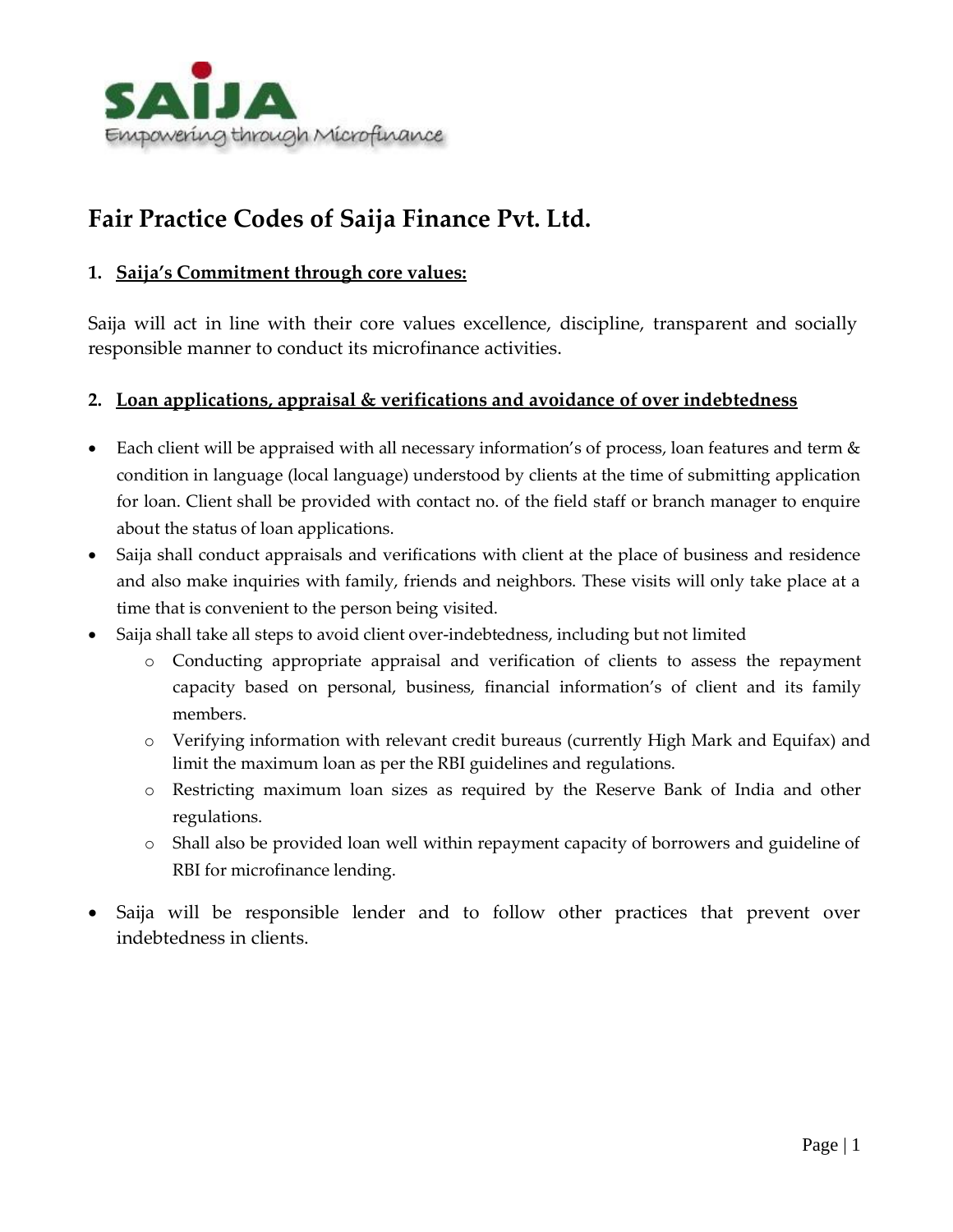

 There will not be discrimination of its clients based on caste, creed, religion, language and regions.

#### **3. Transparency**

- Saija shall explain in details of loans and its features. It will include followings, but not limited to
	- o Interest rate (APR), processing fee and insurance premium
	- o Tenure of loan, frequency of repayments and instalment.
	- o Terms and Conditions includes group guarantee of each borrower for each other to pay jointly or severally.
- **•** Saija shall furnish the acknowledgement of loan application and copy of sanction letter and loan agreement along with repayment schedule to the borrowers for better knowledge of borrowed amount.
- Saija will inform clients through correspondence about any change in interest rate (APR), installment amount, repayment frequency, tenure of the loan and any other change in terms and condition, process & procedures of loan repayment.
- Several times prior to and at the time of disbursement Saija will communicate in the local language that is understood by the clients the loan terms and conditions including but not limited to:
	- o The concept of joint liability for group loans where applicable
	- o The benefits of timely repayment and consequences of default.

### **4. Repayment and Delinquency Management Practices**

- Saija will look into the reasons caused its borrower to default loan repayment, would also show considerations to genuine difficulties faced if and in consonance of loan agreement toward settlement of loan with default borrowers.
- Saija field staffs providing services to microfinance client will comply with high ethical standards in their interaction with clients and to ensure that adequate mechanism are in place to detect and correct corruption or maltreatment of clients.
- Saija will adhere to appropriate mechanism for default loans and will not resort to any coercive, unethical and inappropriate practice to collect repayment.
- On request of client and at the end of repayments of loan, Saija would provide No Due Certificate (NDC).

### **5. Confidentiality of client information's:**

• Saija will maintain the privacy and confidentiality of client's personal and financial information's. Only required information would be shared with credit bureaus as mandated.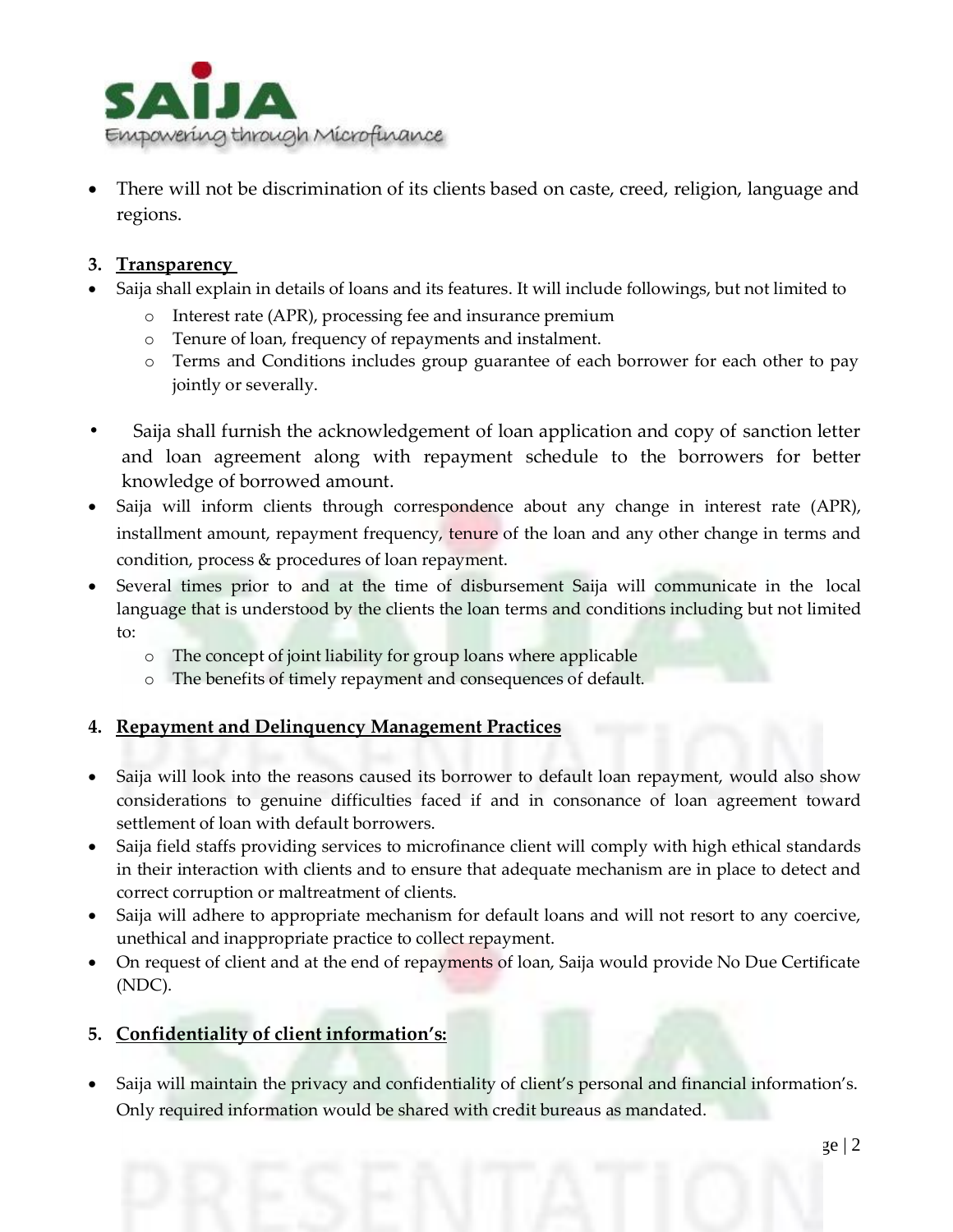

### **6. Internal audit and control**

 Saija shall maintain appropriate system of internal control through audit, inspections and verification of practice of code of conduct. Periodically, Audit committee and Board of Directors will be updated with compliance on fair practice code and also of non compliance if any along with reasons.

#### **7. Complain and Grievance handling mechanism:**

- Client will be providing tools of grievances handling system to register complain and grievance during business hour 10:00 am to 5:00 pm through customer care no. 1800 419 9035. Also, by posting emails and letter to branch office or Head office, in person visit to branches.
- Saija commits to resolving all complaints in transparent, fair and timely manner.
- Reviewing authority will look into grievances as per below matrix.

| Grievance against                             | Reviewingauthority    | Contact details/email  |
|-----------------------------------------------|-----------------------|------------------------|
|                                               |                       |                        |
| Decision and behavior of                      |                       | <b>Branch Office</b>   |
| person                                        |                       |                        |
| <b>Field Executive</b>                        | <b>Branch Manager</b> |                        |
| <b>Branch Manager</b>                         | Area Manager          |                        |
| Area Manager                                  | Regional Manager      |                        |
| Any other person                              | CMD office            | F-128, 3rd Floor,      |
|                                               |                       | Mohammadpur R K Puram, |
|                                               |                       | New Delhi - 110066     |
|                                               |                       | $Ph-011 - 42580045$    |
|                                               |                       | Website-www.saija.in   |
| <b>Process</b><br>and<br>practice<br>followed |                       |                        |
| Over lending                                  | CMD office            | F-128, 3rd Floor,      |
|                                               |                       | Mohammadpur R K Puram, |
|                                               |                       | New Delhi - 110066     |
|                                               |                       | Ph- 011-42580045       |
|                                               |                       | Website-www.saija.in   |
|                                               |                       |                        |
| Coercive collections                          | CMD office            | $-do-$                 |
| Dubious transactions                          | CMD office            | $-do-$                 |